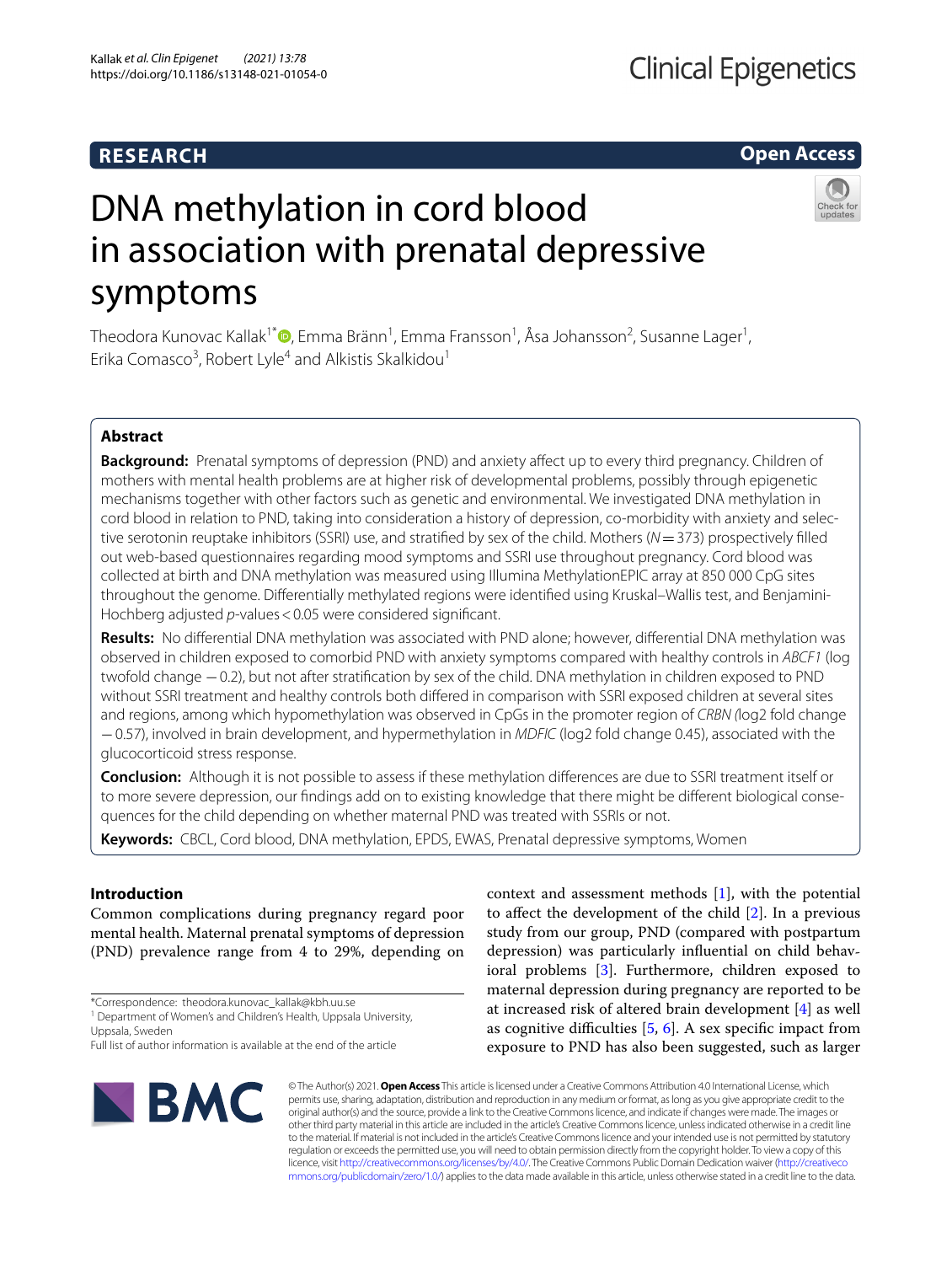efect on cognitive development in boys and on emotional development in girls [\[5](#page-11-4)].

Anxiety is a common mental health problem in pregnant women. High rates of anxiety symptoms have been reported among pregnant women, varying between 4.4 and 39% [\[7](#page-11-6)]. Anxiety is often comorbid with depression and depression in the peripartum period is sometimes viewed as comprising much of the anxiety phenotype [[5\]](#page-11-4). Depressive symptoms in women with a history of depression [[8,](#page-11-7) [9\]](#page-12-0) or in women with co-morbid antenatal symptoms of anxiety [[10](#page-12-1)] are thus of special interest when considering eventual diferences in pathogenesis and consequences. Finally, treatment with selective serotonin reuptake inhibitor (SSRI) has been shown to be associated with biological correlates such as altered cortico-releasing hormone levels and diferential gene expression in the placenta [[11,](#page-12-2) [12](#page-12-3)].

The link between maternal mental health problems and child development is complex and includes genetic factors, some with possibly pleiotropic efects, as well as environmental and family factors [[13\]](#page-12-4), which could impact on fetal development through many biological pathways. Greater levels of stress hormones and infammation have been reported in cord blood of preterm neonates exposed to poor maternal mental health [\[14](#page-12-5)]. Apart from direct impact on fetal biological systems, alterations resulting from maternal depression during pregnancy are thought to induce epigenetic changes in developmental pathways. A hypothesis of epigenetic programming due to maternal behavior has evolved and includes research on experimental animal models  $[15]$  $[15]$ . There is also a growing body of human studies investigating the impact of prenatal exposure to maternal depressed mood in infants [[16–](#page-12-7)[18](#page-12-8)].

The focus of these epigenetic studies has been on DNA methylation, which is a chemical signature that can be alongside DNA replication, through transfer of methylation groups by DNA methyltransferase, and infuence gene expression, thus representing a candidate mechanism for long-term efects of environmental exposure on phenotype  $[19]$  $[19]$  $[19]$ . The role of epigenetics in neural development has been mainly explored in epigenome-wide association studies (EWAS). In fetal brain samples, associations have been demonstrated between DNA methylation and brain development, these specifc sites have also been seen to be schizophrenia risk loci  $[20]$  $[20]$  $[20]$ . The use of the more accessible surrogate tissue such as blood for these investigations has also been evaluated [[21](#page-12-11), [22](#page-12-12)]. Common environmental exposures could cause both epigenetic modifcations in umbilical cord blood and brain, afecting the child neural development, for example, paracetamol usage during pregnancy is associated with attention deficit/hyperactivity disorder (ADHD) (reviewed by Bauer et al. [\[23](#page-12-13)]) and long-term exposure to paracetamol has shown altered DNA methylation in cord blood in children who later develop ADHD [\[24](#page-12-14)].

Studies on how fetal exposure to depressive symptoms alone, or with comorbidities, with or without SSRI treatment, afects DNA methylation have shown varied results, largely due to diferent methodologies and cohorts [[16,](#page-12-7) [25–](#page-12-15)[27\]](#page-12-16). Of special interest is the difference in cell composition between cord blood and whole blood from adults [\[28](#page-12-17), [29](#page-12-18)] and previous studies on the association between PND and DNA methylation in cord blood have, however, not taken this into account  $[16, 17]$  $[16, 17]$  $[16, 17]$ . The sex of the child may also moderate the epigenetic infuence by PND, since there are diferences between sexes in DNA methylation patterns [[30\]](#page-12-20).

Altered DNA methylation in cord blood has been observed in children exposed to anxiety and also exposure to SSRIs has been associated with hypomethylation in *ZNF575*, a gene whose functions are largely unknown  $[16]$  $[16]$ . However, this study did not consider comorbidity of PND with anxiety nor did it compare exposure to SSRI with exposure to untreated PND [[16](#page-12-7)]. A review by Viuff and colleagues assessed studies investigating the efect of SSRIs on cord blood DNA methylation and showed the need of new investigations using wide-range DNA methylation analysis, validation of exposure to SSRI, and analyses combining PND with other mental illness [\[31\]](#page-12-21).

The aim of the present study was therefore to investigate the possible association between PND and DNA methylation in cord blood. Secondary aims, unique to this investigation, were to reassess the association among diferent subtypes of PND and to investigate the efect of sex. Specifcally, subtypes were those with a history of depression or co-morbidity with symptoms of anxiety in comparison with PND alone, and also those treated with SSRIs in comparison with untreated PND and healthy controls.

## **Results**

## **Demographics**

Characteristics of the participating mothers are pre-sented in Table [1.](#page-2-0) A university level education was less frequent among mothers with PND. Comorbid anxiety was reported in over 57 percent of the women with PND. The children of mothers with and without PND had not significantly different birth weight. There were no signifcant diference in the proportion of mothers born in Scandinavia between any of the analyzed study groups. Children born by women with PND had slightly shorter gestational length.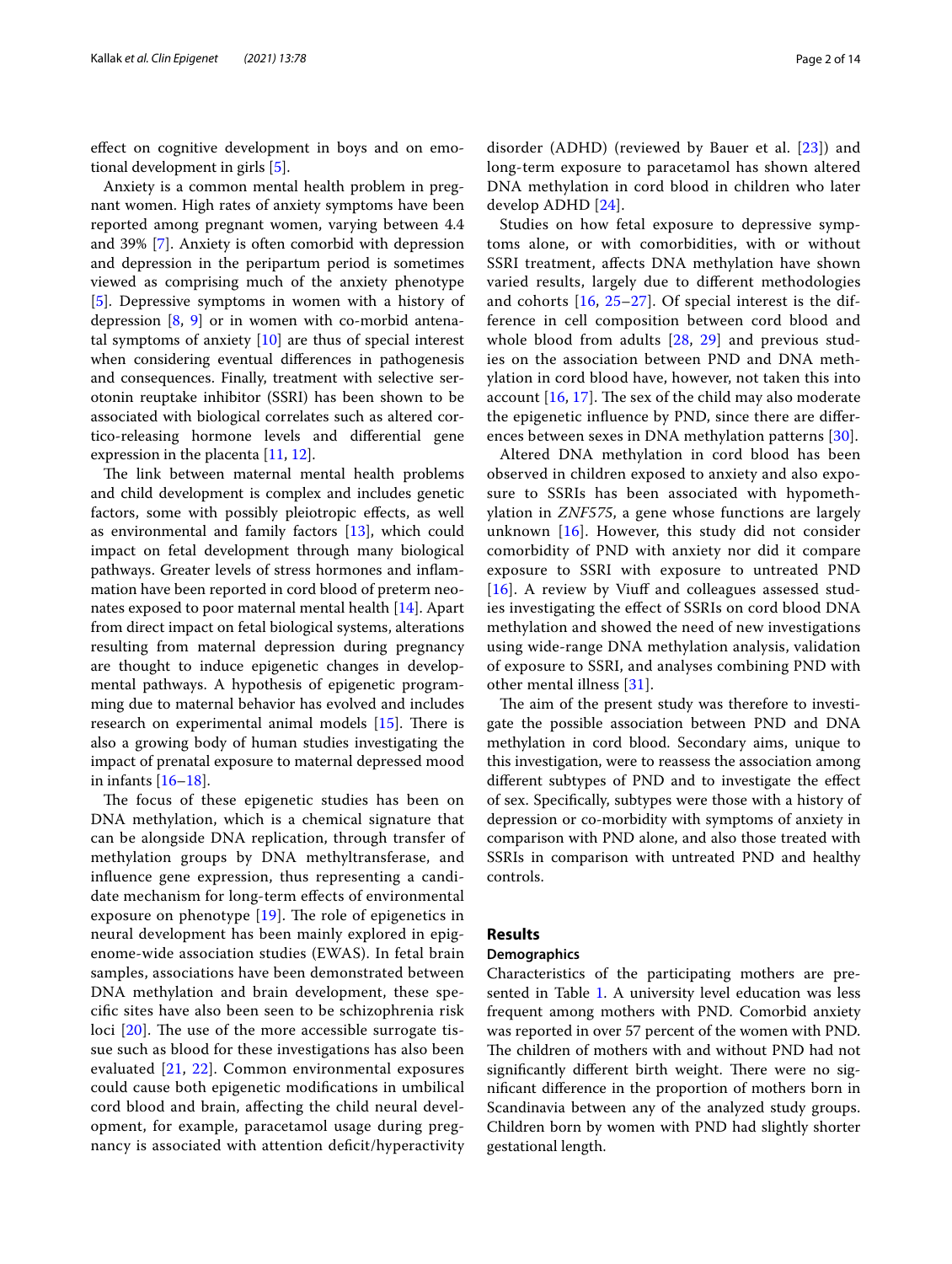<span id="page-2-0"></span>**Table 1** Characteristics of participating women by maternal pregnancy depressive symptoms, *N*=373

|                                                                   | Healthy controls<br>$N = 195$ | Prenatal depressives symptoms<br>$N = 178$ | $\mathcal{D}$ |
|-------------------------------------------------------------------|-------------------------------|--------------------------------------------|---------------|
| Maternal characteristics                                          |                               |                                            |               |
| Age, median (range)                                               | 31.8 (23.0-48.0)              | 30.0 (19.0-45.0)                           | 0.063         |
| Born in Scandinavia, n (%) <sup>a</sup>                           | 183 (93.8)                    | 160 (89.9)                                 | 0.277         |
| Educational attainment, $n$ (%) <sup>a</sup>                      |                               |                                            |               |
| University level                                                  | 169 (86.7)                    | 110(62.9)                                  | 0.000         |
| Primipara, n (%)                                                  | 103 (52.8)                    | 83 (46.6)                                  | 0.138         |
| Body mass index (BMI), median (range) <sup>b</sup>                | 22.6 (17.8-34.6)              | 22.9 (17.6-38.9)                           | 0.342         |
| Vaginal delivery, n (%)                                           | 154 (79.0)                    | 135 (75.8)                                 | 0.370         |
| History of depression, n (%)                                      | 0(0)                          | 132 (74.2)                                 | 0.000         |
| Anxiety during pregnancy                                          | 0(0)                          | 101(56.7)                                  | 0.000         |
| EPDS <sup>c</sup> , scores at gestational week 17, median (range) | $2(0-11)$                     | $13(0-23)$                                 | 0.000         |
| EPDS <sup>c</sup> , scores at gestational week 32, median (range) | $2(0-11)$                     | $13(2-21)$                                 | 0.000         |
| Child characteristics                                             |                               |                                            |               |
| Sex of the child                                                  |                               |                                            |               |
| Boy                                                               | 97 (49.7)                     | 92(50.2)                                   | 0.678         |
| Girl                                                              | 98 (50.3)                     | 84 (49.8)                                  |               |
| Gestational age (days), median (range)                            | 281 (245-296)                 | 280 (250-296)                              | 0.044         |
| Birth weight (kg) median (range)                                  | $3.63(1.62 - 5.0)$            | 3.65 (2.27-4.93)                           | 0.722         |

<sup>a</sup> Data missing on 11 participants

**b** Data missing on 10 participants

<sup>c</sup> Edinburgh Postnatal Depression Scale

## **Cord blood DNA methylation in relation to maternal depression symptoms during pregnancy**

After adjusting for potential confounding factors and controlling for multiple testing, in all group analyses, the number of DM CpGs between all study groups are presented in Table [2](#page-3-0) and the data are displayed as quantile–quantile (QQ)-plots in Additional fle [1:](#page-11-8) Fig. 1. In our main analysis, no CpG sites in cord blood were associated with maternal PND in comparison with healthy controls (HC). Further, there were no DM CpGs when comparing PND with or without history of depression to each other or HC. On the other hand, PND comorbid with anxiety showed a total of two DM CpGs in comparison with HC: at cg05385119 located just upstream of the ATP Binding Cassette Subfamily F Member 1 gene  $(ABCFI)$  (log twofold change  $-0.21$ ) and at cg00017362 (log twofold change 0.18) located upstream of Homo sapiens integrator complex subunit 10 gene (*INTS10*) (Table [3](#page-8-0), Additional fle [2:](#page-11-9) Fig. 2). Stratifcation by sex of the child did not reveal any DM between study groups (Table [2](#page-3-0)).

Additionally, PND with or without SSRI treatment was tested (Table [3,](#page-8-0) Additional file [2](#page-11-9): Fig. 2). A total of 14 CpGs were DM among PND cases without SSRIs compared with those on SSRI treatment, while HC showed 14 CpG sites to be DM compared PND on SSRI treatment. Nine of the CpG sites identifed coincided in both comparisons, meaning they were DM in both PND without SSRI and HC compared with PND on SSRIs, Fig. [2.](#page-10-0) Pathway enrichment analysis did not show any association between the DM genes and known pathways. Stratifed analyses based on the sex of the child showed, among girls, 131 DM CpGs sites in PND without SSRIs compared with PND treated with SSRI, while HC showed 109 CpG sites to be DM compared with PND treated with SSRIs. In boys, PND without SSRIs compared with PND treated with SSRIs showed 12 CpGs to be DM, while 195 CpG sites were DM healthy controls in comparison with PND on SSRIs.

In addition to specifc DM CpGs, we also identifed one diferentially methylated region (DMR) when comparing HC with PND on SSRI treatment. The DMR included two CpGs located on chromosome 11 but in a unknown gene. Stratifed analyses based on the sex of the child showed, among girls, one DMR in PND without SSRIs compared with PND treated with SSRI including two CpGs in the C10of11 gene. The exact same DMR was also identifed in HC compared with PND treated with SSRIs. In boys, one DMR was identifed in HC compared with PND treated with SSRIs, including two CpGs in the Family with sequence similarity 46 (FAM46B) gene.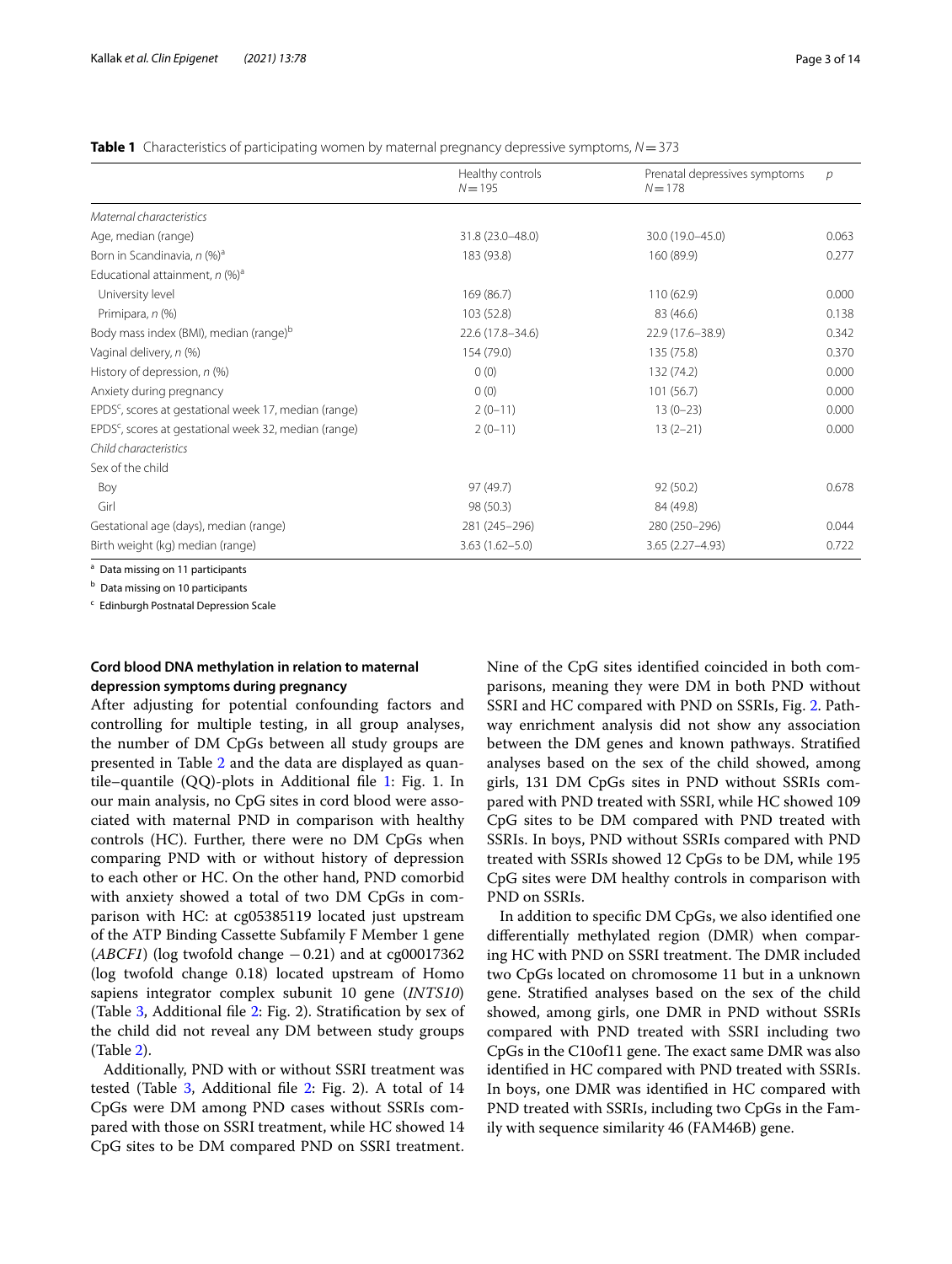|                                           |                                           | Whole          |                 |    |        | Girls         |          |                  |        | Boys |    |                |        |
|-------------------------------------------|-------------------------------------------|----------------|-----------------|----|--------|---------------|----------|------------------|--------|------|----|----------------|--------|
| Group 1                                   | Group <sub>2</sub>                        | Ξ              | 2               | ρã | PÓ     | Ξ             | 2        | βã               | Ř      |      | 2  | pa             | Ř      |
| Healthy control                           | Prenatal depressive symptoms              | 94             | 165             |    | 49,385 | $\frac{8}{2}$ |          |                  | 43,762 | 96   | 88 |                | 35,603 |
| History and prenatal depressive symptoms  | Prenatal depressive symptoms only         | $\overline{4}$ | $\overline{32}$ |    | 37,873 | 59            | $\infty$ |                  | 43,919 | 82   | Ξ  | 38             | 39,150 |
| History and prenatal depressive symptoms  | Healthy control                           | 147            | 194             |    | 44,372 | 59            | 98       |                  | 37,458 | 82   | S  |                | 35,522 |
| Prenatal depressive symptoms only         | Healthy control                           |                | 194             |    | 45,043 | ≌             | 98       |                  | 47,277 | ⋣    | 8  | G              | 39,941 |
| Anxiety and prenatal depressive symptoms  | Prenatal depressive symptoms only         | 95             | 20              |    | 56,366 | $\frac{4}{3}$ | 36       |                  | 46,103 | 54   | 34 |                | 44,805 |
| Anxiety and prenatal depressive symptoms  | Healthy control                           | 95             | 194             |    | 44,230 | $\frac{4}{7}$ | 98       |                  | 39,519 | 54   | 8  |                | 36,549 |
| Prenatal depressive symptoms only         | Healthy control                           |                | 194             |    | 62,013 | 36            | 98       |                  | 50,096 | 34   | 96 |                | 41,260 |
| Healthy control                           | Prenatal depressive symptoms without SSRI | 194            | 149             |    | 48,338 | 98            |          |                  | 41,955 | 8    | 78 |                | 34,973 |
| Healthy control                           | Prenatal depressive symptoms with SSRI    | 194            |                 | 4  | 44,881 | 98            | 4        | ို               | 48,451 | 86   | Ō  | ₫              | 49,785 |
| Prenatal depressive symptoms without SSRI | Prenatal depressive symptoms with SSRI    | 149            | $\frac{1}{2}$   | ₫  | 41,708 |               | 4        | $\overline{131}$ | 40,940 | 78   | ത  | $\overline{1}$ | 50,239 |

<span id="page-3-0"></span>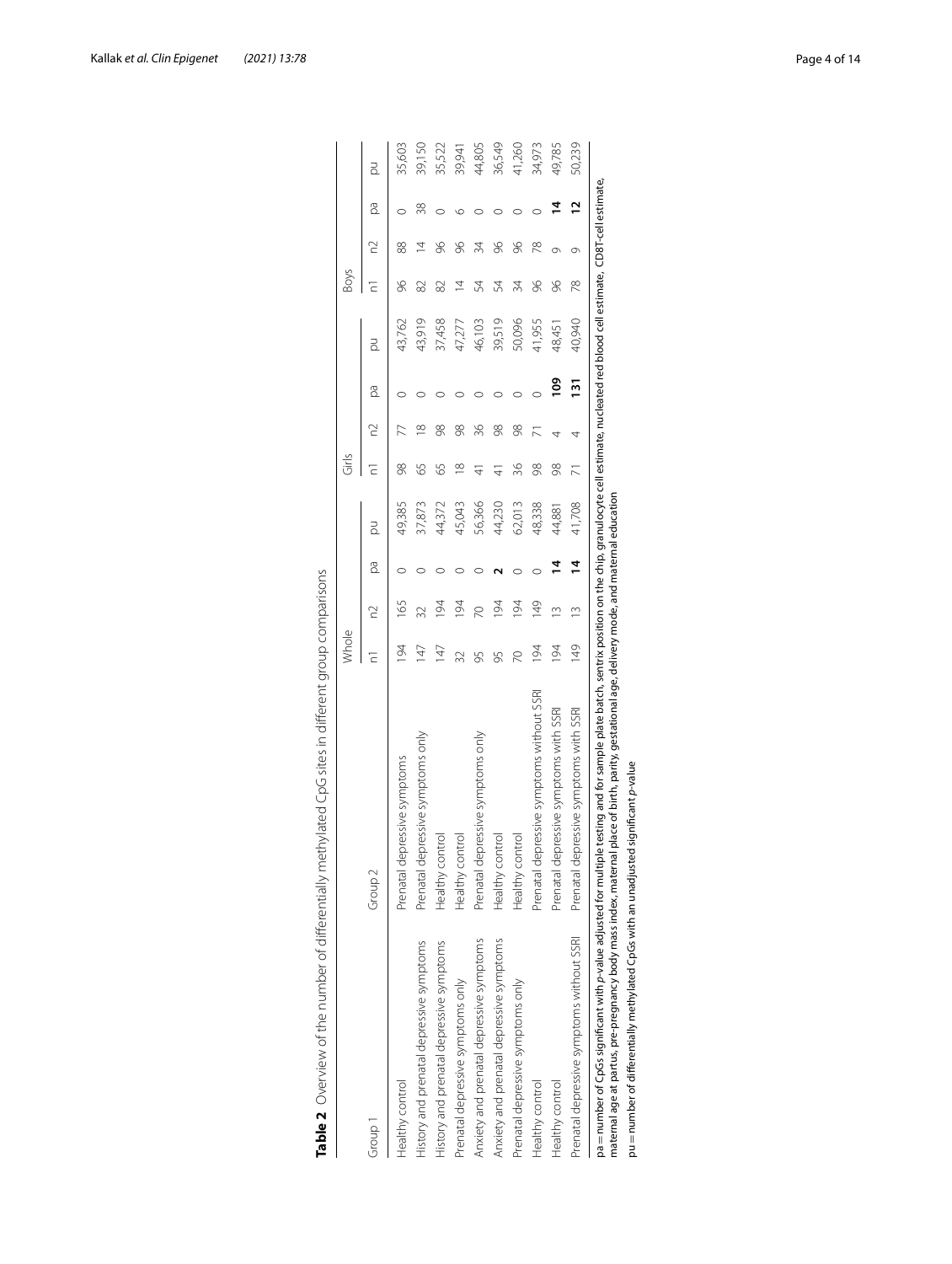We identifed no DM CpGs within the genes of interest (*NR3C1*, *COL7A1*, *ZNF575*, *MEG3*, *SLC6A4*, *HSD11B2*, *FKBP5*, *BDNF*, *IGF2*, *PLAGL1*, *MEST,* and *PEG3*) based on previous fndings in the literature in any of the group comparisons.

## **Discussion**

This study investigated the potential association between maternal PND with or without co-morbid anxiety, history of depression and SSRIs treatment with cord blood DNA methylation at birth. While no DM CpG site was identifed in relation to PND alone, sub-group analyses showed diferential DNA methylation associated with comorbidity with anxiety and SSRI treatment.

Prenatal depressive symptoms have been associated with less optimal development and associated alterations in child behavior, suggesting that it might infuence fetal epigenetic programming [[3\]](#page-11-2). In this study, no signs of aberrant fetal programming through epigenetic changes in cord blood were observed, since there were no DM found to be associated with PND alone. These negative fndings are in agreement with most previous studies [\[16](#page-12-7), [27,](#page-12-16) [32\]](#page-12-22). This could imply that PND, together with biological changes associated with this state, such as lower serum allopregnenolone [\[33](#page-12-23)], lower levels of peripheral anti-infammatory markers [\[34](#page-12-24)] and lower levels of metabolites such as phosphate and arginine [[35\]](#page-12-25), do not afect DNA methylation in cord blood. However, it does not rule out other mechanisms through which PND could be involved in fetal programming efects, such as histone modifcations and microRNAs, afecting gene expression. It could also be hypothesized that women with PND constitute a heterogeneous group, and that specifc depressive phenotypes [\[8](#page-11-7)] need to be clearly outlined in order to fnd diferences in epigenetic programming.

It has been proposed that earlier depression might have a persistent efect on biological systems even years after the depressive episode [[9\]](#page-12-0). We therefore performed sub-group analyses, comparing PND alone with PND together with a history of depression. This sub-group analysis did not however show signifcant diferences in DM based on history of depression. In contrast, the coexistence of PND with anxiety symptoms did show DM in one gene, *ABCF1*. Interestingly, *ABCF1* has been suggested to be one of the putative therapeutic targets for escitalopram, an SSRI treatment used for both depressive symptoms and anxiety [[36](#page-12-26)]. Altered methylation of *ABCF1* has also been seen to be associated with autism in an in silico analysis multi-omics data analysis including frontal cortex samples [\[37](#page-12-27)]. Previous studies investigating the association between PND with anxiety symptoms and cord blood DNA methylation have not compared with PND alone compared with healthy controls [\[16](#page-12-7), [38](#page-12-28)].

Of special interest are also the DM CpGs associated with SSRI treatment, especially located in or associated with the promoter region of specifc genes. Variation in DNA methylation level in promoter regions is often associated with transcription factor binding where DNA methylation can affect the binding potential of transcriptional factors to promoter regions or transcription factor can protect the DNA from getting methylated. In both scenarios, a lower DNA methylation level is generally associated with more transcription factor binding and higher expression of the gene, higher DNA methylation in gene bodies is associated with increased gene expression. Many of the CpGs identifed in the analysis in the SSRI-treated PND group are found in the promoter region of Cereblon (*CRBN)*, MyoD Family Inhibitor Domain Containing (*MDFIC),* Cyclin-Dependent Kinase 11B *(CDK11B), and* Mitogen-Activated Protein Kinase Kinase Kinase Kinase 5 *(MAP4K5) genes.* The *CRBN* gene has been shown to be involved in intellectual disabilities [[39](#page-12-29)] and has immunomodulatory functions [[40](#page-12-30)]. *MDFIC* has been shown to be involved in the cross-talk between the glucocorticoid receptor and other proteins important for the glucocorticoid responses  $[41]$ . The expression of MDIFC is also associated with the aggressiveness and clinical outcome in neuroblastoma [[42\]](#page-12-32), but the mechanisms are not well understood. *CDK11B* has been shown to be involved in neuroblastoma [\[43](#page-12-33)] while *MAP4K5* has been suggested to have a role in stress response [[44](#page-12-34)]. Together, the DM of these genes, many related to stress and brain functions, in cord blood, might refect altered methylation even in the fetal brain, with possible biological consequences in the child.

C10orf11 was one of the genes found to be DM in SSRI-treated PND group compared with both HC and PND without SSRIs. It was also identifed as a DMR in girls in the SSRI-treated PND group. Interestingly, in rare occasions, disruption of C10ord11 has been associated with cognitive defects in children [[45\]](#page-12-35).

A previous study, by Cardenas and colleagues [\[16](#page-12-7)], also identifed DM CpG sites in cord blood in relation to SSRI treatment during pregnancy; they did however not consider depressive symptoms with or without SSRI treatment. Amongst the CpG sites they identifed, only one, *ZNF575,* was identifed in their validation cohort. *ZNF575* was one of the genes of interest separately analyzed even in present study, but no DM was observed in this gene in our cohort. Further, Cardenas and colleagues did not perform any stratifed analysis by the sex of the child, while our analysis showed substantial diferences between the sexes. Female offspring had considerably more DM sites between groups in comparison with the whole cohort and male ofspring. It is however important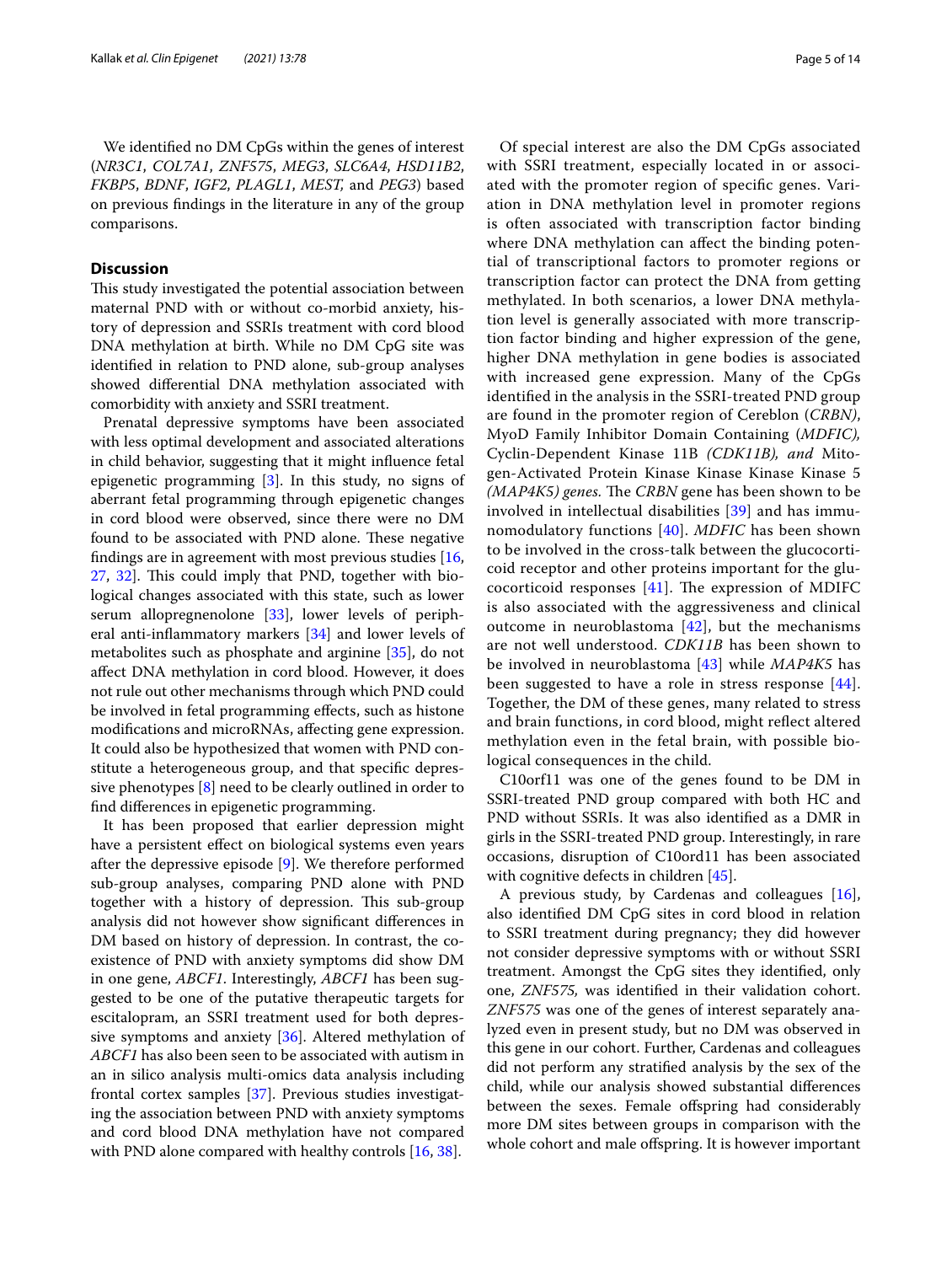to note that both the study by Cardenas and colleagues [[16\]](#page-12-7) and our study are very limited by the small sample size, and all results must be further validated in larger study cohorts.

Maternal SSRI use during pregnancy has been shown to afect development in the child. However, the efects of SSRI treatment during pregnancy are difficult to investigate without taking into account the underlying efects of depressive symptoms as reviewed by Olivier et al. 2013 [[46\]](#page-12-36). We have previously shown that there are differences in gene expression in the placenta of women with PND being treated with SSRI compared with untreated women with PND [\[12\]](#page-12-3). Also, women with PND treated with SSRI have been shown to have higher corticotropin-releasing hormone levels associated with increased risk of preterm birth [[11](#page-12-2)] compared with untreated women with PND. Our fndings add on to the knowledge that there are diferent biological efects between women experiencing PND with and without SSRI treatment, but it is impossible to distinguish if these are due to the treatment itself, a more severe PND demanding SSRI treatment, or a more prolonged depressive episode. Larger studies with a large number of women with severe depression without medication should be further encouraged. Unfortunately, this is not easy as it is not ethical not to treat depression, and women choosing themselves not to take medication might difer from the rest of the participants.

Strengths of the present study are the population-based prospective assessment of diferent sub-types of PND with EWAS analysis in cord blood. Moreover, weaknesses of previous studies were addressed in the current study through adjustment for mode of delivery [[47\]](#page-12-37) and cell composition known to afect DNA methylation [\[28,](#page-12-17) [29](#page-12-18)], as well as the exclusion of participants with pregnancy complications, also known to afect DNA methylation [[48,](#page-12-38) [49\]](#page-13-0). Further, we have implemented strict control for multiple testing and stratifed our analyses by sex known to affect DNA methylation  $[30]$  $[30]$  but also the effect by PND on the child  $[3]$  $[3]$ . The results should also be considered in relation to the following limitations: the relatively small sample size, albeit not uncommon in EWAS analyses. Future studies may consider joining the available cohorts investigating the efect of SSRI treatment on cord blood DNA methylation in a meta-analysis in order to gather more statistical strength and perform permutation analysis in a greater cohort. The BASIC study's relatively low participation rate [\[50](#page-13-1)] makes the results not readily generalizable to the background population also depression was assessed through self-reports on a screening instrument and not a clinical diagnosis. In addition, the magnitude of diferences in methylation levels was small between groups. The use of surrogate tissue is also a limitation. The cell/tissue-specificity of epigenetic patterns is a major challenge in psychological epigenetics. However, cell-specifc analysis would limit research to certain brain areas of suicide victims or cadavers and limit the possibility of investigating early biomarkers afected by maternal depressive symptoms. DNA methylation in blood has been found to be in good agreement with DNA methylation in brain, especially when comparing individual CpGs [[22\]](#page-12-12). Furthermore, we have highlighted in the discussion genes with relevance in stress and brain function with possible biological consequences in the child. In addition, we did not perform any adjustment for cross-reactive probes before group comparisons, which can cause false signals, possibly resulting in invalid conclusions. One of our DM probes were included on the list of genes previously identifed cross-reactive probes [[51\]](#page-13-2), and this has now been removed from the presented list of DM genes, which should account for this limitation. Finally, this study did not investigate longitudinal follow-up of child behavior in relation to cord blood DNA methylation.

In conclusion, this study investigated potential associations between maternal PND with child epigenetic markers at birth, taking into account history of depression, comorbid anxiety or SSRI treatment, and also sex of the child. While no DM CpG site was identifed in relation to PND alone, diferences in DNA methylation were observed in the cord blood of children whose mothers had PND together with anxiety and also those who were treated with SSRIs. Several genes, for instance *CRBN* and *MDFIC*, previously shown to be associated with brain development and function where identifed in those who were exposed to SSRIs. This study can however not distinguish between the efects of SSRI treatment alone or a possibly more severe PND demanding SSRI treatment. Furthermore, the fndings must be validated in larger study cohorts including more SSRI exposed samples.

## **Methods**

## **Study population**

This study includes mothers and offspring participating in the BASIC Study ("Biology, Afect, Stress, Imaging and Cognition in pregnancy and puerperium"), a longitudinal study that recruited patients between 2009 and 2019 with the aim to enhance the understanding of perinatal depression [\[50](#page-13-1)].

All pregnant women in Uppsala County, over 18 years of age, who speaks Swedish and were scheduled for a routine ultrasound at Uppsala University Hospital, were invited to participate in the BASIC study. Women diagnosed with a pathological pregnancy (malformations leading to termination of pregnancy or miscarriage), with blood-borne disease, or with protected personal data were excluded. The participation rate has been estimated to be 22% of all women giving birth in Uppsala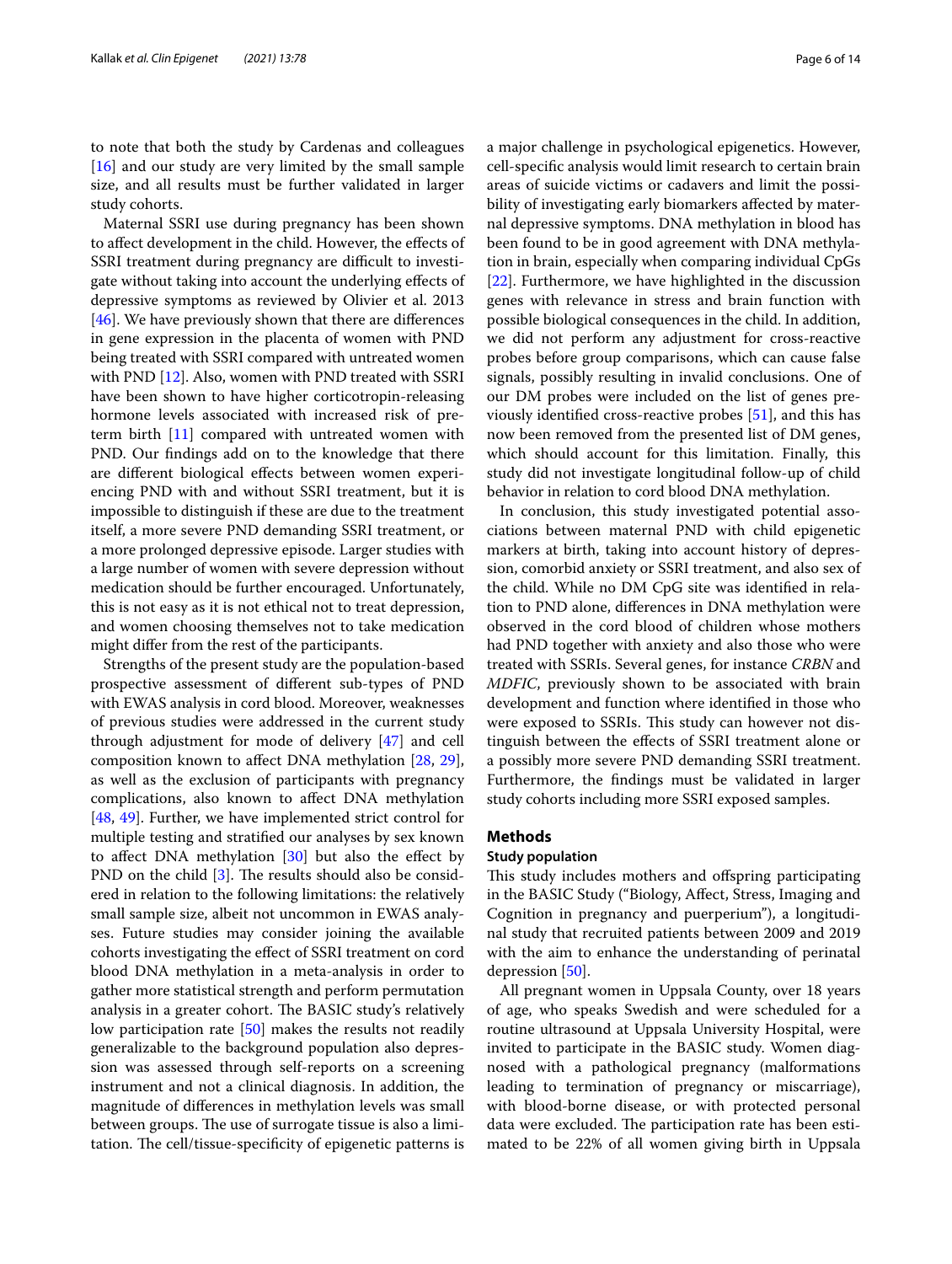County [[50\]](#page-13-1). Participants contributed via web-based questionnaires during gestational weeks 17 and 32 and postpartum at six weeks, six months, and twelve months. Umbilical cord blood samples were collected from participants during childbirth.

At gestational week 17, participants reported their age, education, smoking habits, employment, and country of birth (a proxy for ethnicity) by use of web-based questionnaire. Participants were also asked questions about their history of depression. Medical information regarding the pregnancy and birth was extracted from medical records.

The Edinburgh Postnatal Depression Scale (EPDS), validated in Swedish [[52,](#page-13-3) [53](#page-13-4)], was included in the web-based questionnaires at pregnancy week 17 and 32. Anxiety symptoms were measured with the State-Trait Anxiety Inventory for Adults (STAI-AD, state scale) or the Beck Anxiety Inventory (BAI), depending on the time point of inclusion to the BASIC study [\[50](#page-13-1)].

For this sub-study, mothers were included if they had been followed throughout pregnancy and the postpartum period until six months postpartum, and a cord blood sample was collected at birth (*n*=2,595), as described in Fig. [1](#page-7-0). Exclusion criteria were women who were smoking as smoking afects epigenetic modifcations. In addition, as samples were collected for additional analyses of child behavior at later in life, women presenting depressive symptoms in the postpartum period were excluded as postpartum depression could afect ofspring psychoemotional development.

Only one pregnancy was included if women had participated multiple times in BASIC, and if the mother experienced depressive symptoms in one pregnancy but not the other, the one with depressive symptoms was chosen, otherwise the frst pregnancy was included. Mothers defined as controls had  $EPDS \leq 11$  at both pregnancy week 17 and 32, had to have answered all questionnaires throughout the study and were excluded if they had anxiety defned by use of STAI, BAI or the EPDS anxiety subscale, any history of depression, or had missing information from medical records. Women with depressive symptoms during pregnancy were identifed by the use of EPDS>12 at pregnancy week 17, pregnancy week 32 or both. Final analyses also excluded women with pregnancy complications such as pregnancy hypertension, diabetes, itching, placenta previa, anemia, hepatosis, cystitis, preeclampsia, or HELLP syndrome. This resulted in 373 pregnancies included in the fnal analysis (Fig. [1](#page-7-0)).

Mothers were divided into two main study groups, mothers with PND  $(n=178)$  or healthy controls  $(HC)$ (*n*=195). Sub-groups analyses were also performed between women with PND with (*n*=132) or without history of depression  $(n=46)$ , in comparison with HC, as well as PND comorbid with anxiety (*n*=101) or not (*n*=77), in comparison with HC. Finally, also based on PND with (*n*=13) or without SSRI treatment (*n*=168) during pregnancy, in comparison with HC.

## **Cord blood collection and DNA extraction**

In all steps, from DNA extraction to DNA methylation analysis, PND and HC samples were randomized over batches and arrays. Whole blood from the cord vein was collected at childbirth and stored at −70 °C until DNA extraction by use of QIAamp DNA blood/mini kit (Qiagen) according to manufacturer's instructions. DNA concentrations and purity were measured by use of NanoDrop Spectrophotometer (Thermo Scientific).

## **DNA methylation data**

Bisulfte conversion of DNA was performed by use of the Zymo Research DNA Methylation-Lightning Kit (Zymo Research). Genome-wide methylation at 850 000 CpG sites was subsequently analyzed with the Illumina MethylationEPIC kit (Illumina). All reactions were performed according to the manufacturers' instructions at Life and Brain Life & Brain Research Centre University Hospital of Bonn, Germany. Data processing was carried out by National Bioinformatics Infrastructure Sweden (NBIS) in R 3.5.2 using R package minf 1.28.4 [\[54](#page-13-5)]. The workflow followed was as per recommended by the tool guide. Detection *p*-value (DPV) with a cut-off at 0.01 was used to remove CpGs with poor signal (4.5% of the CpGs had DPV>0.01 in 10% or more of the samples). No samples, only individual CpGs were removed based on DPV. An additional 3.2% of the CpGs were discarded due to presence of known SNPs in the CpG site or single-base extension. SNP annotation data were obtained through minf:getSnpInfo, which retrieves SNP data from IlluminaHumanMethylationEPICanno.ilm10b2.hg19 version 0.6.0. All sites with SNPs were removed as recommended by the supplier of the Illumina MethylationEPIC kit (Illumina).

Functions in the R package minf were used for quantile normalization suitable for datasets where global diferences are not expected between samples [[55](#page-13-6)]. Sex information was provided to the function rgf\_quantile  $\leftarrow$  preprocessQuantile(rgf,sex = sx), beta\_quantile  $\leftarrow$  $preprocessQuantile (rgf, sex=sx),$  $getBeta(rgf_quantile)$ , m\_quantile  $\leftarrow$  get\_mv(beta\_quantile). This implements a stratified quantile normalization which is applied to the methylated and unmethylated signal intensities separately and takes into account the different probe types  $[56]$  $[56]$  $[56]$ . This to correct for non-biological variation between CpGs and the data was thereafter transformed to beta, representing the proportion of cells methylated at the each CpG site (from 0 to 1 methylation) and M values for statistical analysis. B-values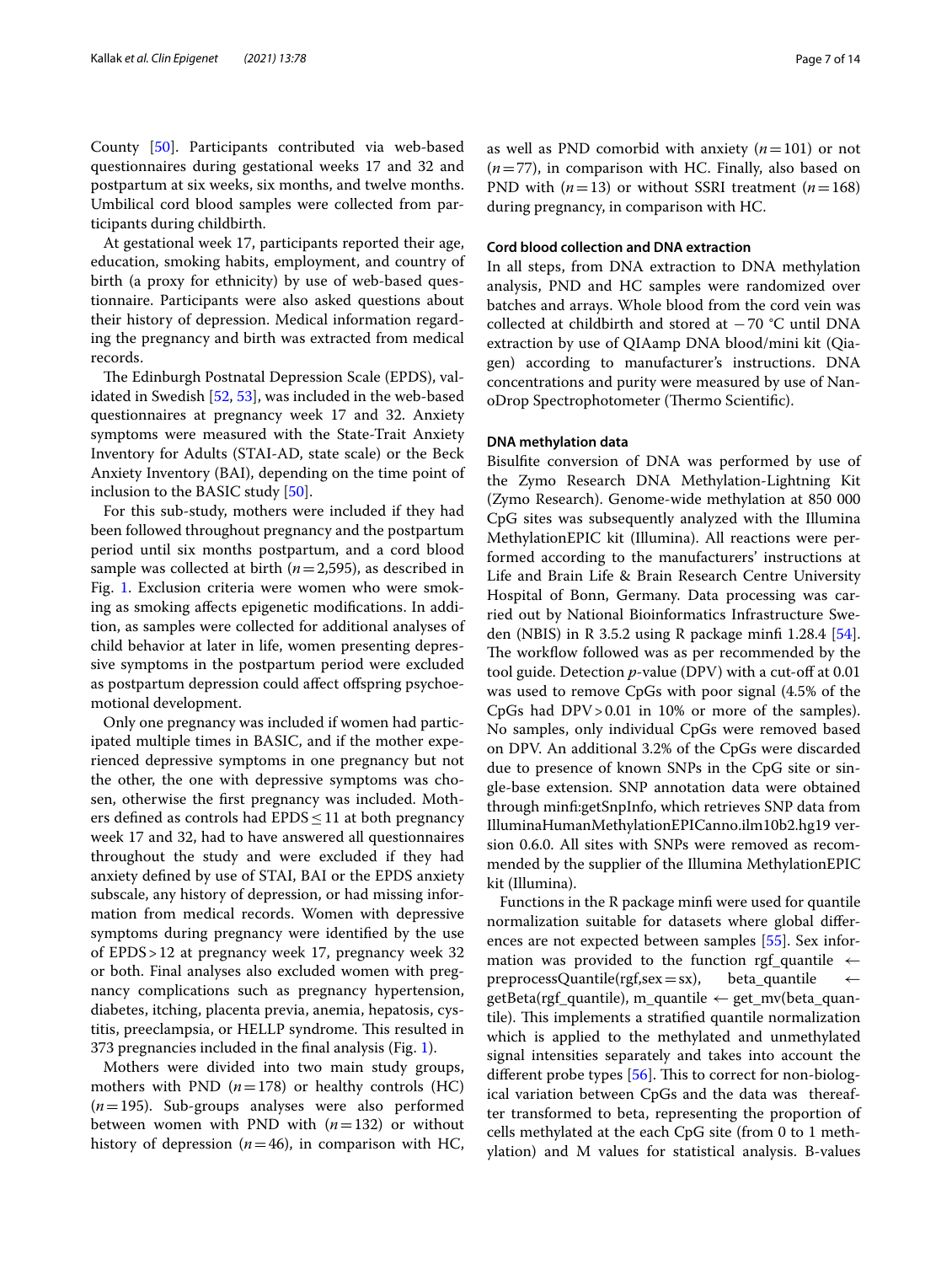<span id="page-7-0"></span>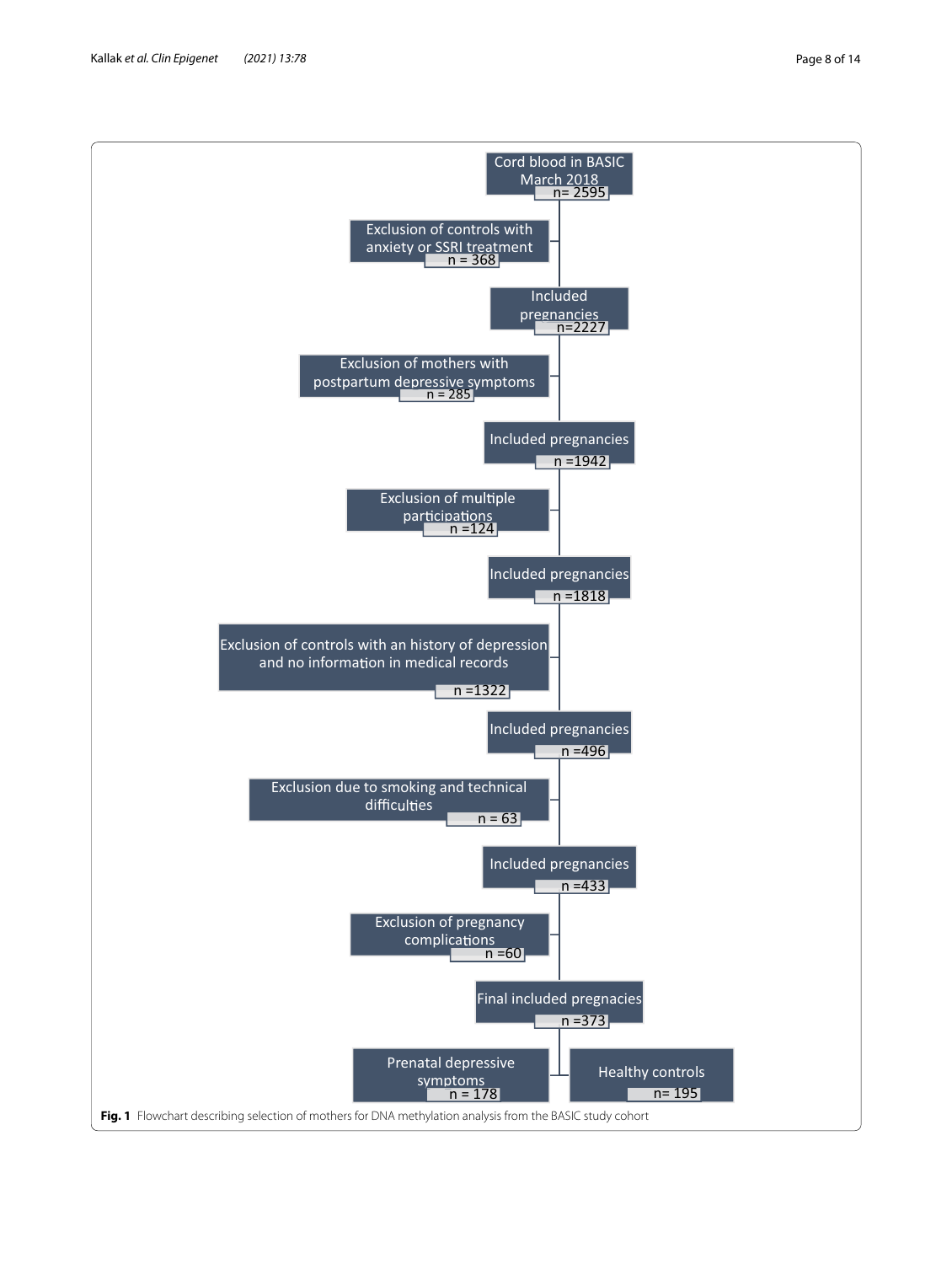## <span id="page-8-0"></span>**Table 3** Diferentially methylated CpGs

| Group 1                                                      | Group 2                     | Gene                                                                                                  | Location                       | Probe              | Log <sub>2</sub> fold<br>change | Mean SD                              | Adjusted<br>p-value | Regulatory<br>feature               |
|--------------------------------------------------------------|-----------------------------|-------------------------------------------------------------------------------------------------------|--------------------------------|--------------------|---------------------------------|--------------------------------------|---------------------|-------------------------------------|
| Anxiety and<br>prenatal<br>depressive<br>symptoms            | Healthy control ATP Binding | Cassette<br>Subfamily<br>F Member<br>1(ABCF1)                                                         | chr <sub>6</sub> .<br>30539063 | cg05385119 - 0.21  |                                 | $-3.80(0.35)$ ,<br>$-3,60(0,26)$     | 0.037               | Promoter Asso-<br>ciated            |
|                                                              |                             | Located<br>upstream of<br>Homo sapi-<br>ens integra-<br>tor complex<br>subunit<br>10 gene<br>(INTS10) | chr8.<br>19711803              | cg00017362 0.18    |                                 | $3.04(0,29)$ ,<br>2,89(0.26)         | 0.037               |                                     |
| Healthy con-<br>trols<br>depressive<br>symptoms<br>with SSRI | Prenatal                    | Nuclear Factor<br>I A (NFIA)                                                                          | chr1.<br>61549982              | cq18946602 $-0.91$ |                                 | 2.05(0.50), 2.82<br>(0.96)           | 0.005               |                                     |
|                                                              |                             | Chromosome<br>2 open read-<br>ing frame 40<br>(C2orf40)                                               | chr <sub>2</sub><br>106682209  | $cq17161250 -0.71$ |                                 | $-3.83(0.38)$ ,<br>$-3.14(1.10)$     | 0.004               | Unclassified cell-<br>type specific |
|                                                              |                             | Immunoglobu-chr3<br>lin Superfam-<br>ily Member<br>11 (IGSF11)                                        | 118864895                      | cq20675391 - 0.70  |                                 | $3.74(0.43)$ ,<br>4.35(1.11)         | 0.024               | Unclassified                        |
|                                                              |                             | Cereblon<br>(CRBN)                                                                                    | chr3 3221595                   | cq20787969 - 0.57  |                                 | $-4.39(0.26)$ ,<br>$-3.83(1.39)$     | 0.020               | Promoter Asso-<br>ciated            |
|                                                              |                             | Cyclin-<br>Dependent<br>Kinase 11B<br>(CDK11B)                                                        | chr1 1655867                   | cg00669623 - 0.29  |                                 | $-3.32(0.12),$<br>$-3.04(0.74)$      | 0.021               | Promoter Asso-<br>ciated            |
|                                                              |                             | <b>WD</b> Repeat<br>Containing.<br>Antisense<br>To TP73<br>(WRAP73)                                   | chr1 3551807                   | $cq04386615 -0.54$ |                                 | $3.64(0.37)$ ,<br>4.15(0.46)         | 0.048               |                                     |
|                                                              |                             | G Protein-Cou-<br>pled Recep-<br>tor Kinase 4<br>(GRK4)                                               | chr4 3033304                   | cg03178823 0.43    |                                 | $2.47(0.20)$ ,<br>1.99(0.93)         | 0.010               |                                     |
|                                                              |                             | MyoD Family<br>Inhibitor<br>Domain<br>Containing<br>(MDFIC)                                           | chr7<br>114562316              | cg02239805 0.44    |                                 | $-1.52(0.09)$ ,<br>$-1.96(1.42)$     | 0.010               | Promoter Asso-<br>ciated            |
|                                                              |                             | Potassium<br>Voltage-<br>Gated Chan-<br>nel Modifier<br>Subfamily S<br>Member 2<br>(KCNS2)            | chr8 99441950 cg02143496 0.49  |                    |                                 | $3.19(0.29)$ ,<br>2.71(0.88)         | 0.010               |                                     |
|                                                              |                             | LRRN4 C-Termi- chr11<br>nal Like<br>(LRRN4CL)                                                         | 62455369                       | cq03353995 0.49    |                                 | $-2,38(0.32),$<br>$-2,80(0.33)$      | 0.041               |                                     |
|                                                              |                             | Mitogen-Acti-<br>vated Protein<br>Kinase Kinase<br>Kinase Kinase<br>5 (MAP4K5)                        | chr14<br>50999680              | cg21062897 0.49    |                                 | $-0.85$<br>$(0.15)$ ,-<br>1.33(1.61) | 0.018               | Promoter Asso-<br>ciated            |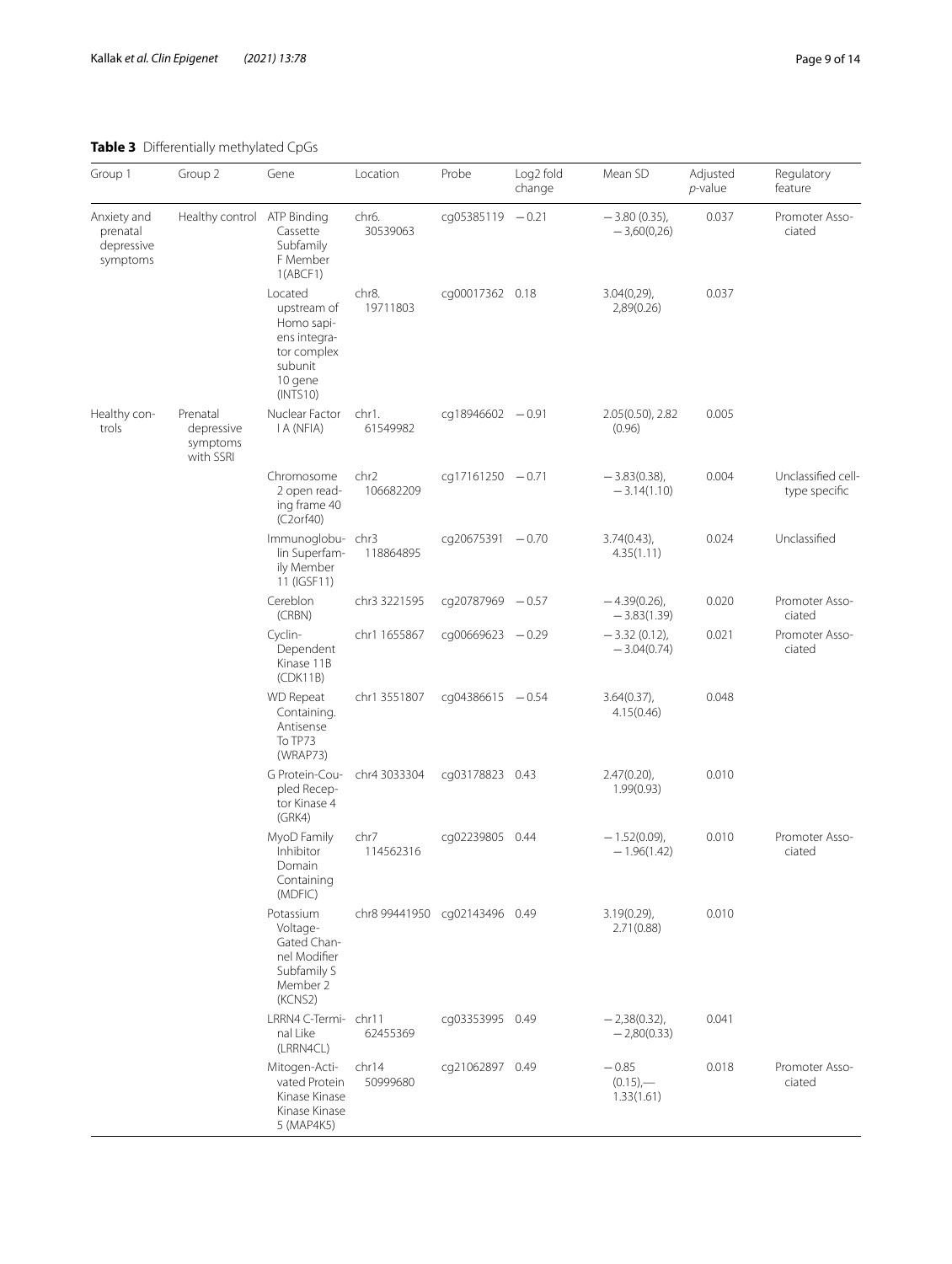## **Table 3** (continued)

| Group 1                                            | Group 2                                         | Gene                                                                           | Location                        | Probe              | Log <sub>2</sub> fold<br>change | Mean SD                          | Adjusted<br>p-value | Regulatory<br>feature               |
|----------------------------------------------------|-------------------------------------------------|--------------------------------------------------------------------------------|---------------------------------|--------------------|---------------------------------|----------------------------------|---------------------|-------------------------------------|
|                                                    |                                                 |                                                                                | chr3<br>169476270               | cq16056894         | 0.56                            | $-1.33(0.35)$ ,<br>$-1.82(0.67)$ | 0.029               |                                     |
|                                                    |                                                 | SOX2 Over-<br>lapping<br>Transcript<br>(SOX2OT)                                | chr3<br>181444989               | cg17202313 0.57    |                                 | $-3.76(0.36)$<br>$-4.24(0.70)$   | 0.030               | Unclassified cell-<br>type specific |
|                                                    |                                                 | Chromosome<br>10 open<br>reading<br>frame 11<br>(C10orf11)                     | chr10<br>77871958               | cg24280832 0.98    |                                 | $1.54(0.39)$ ,<br>0.51(1.72)     | < 0.000             |                                     |
|                                                    |                                                 | Nuclear Factor<br>I A (NFIA)                                                   | chr1 61549982 cg18946602 - 0.80 |                    |                                 | $2.11(0.56)$ ,<br>2.82(0.95)     | 0.041               |                                     |
| Prenatal<br>depressive<br>symptoms<br>without SSRI | Prenatal<br>depressive<br>symptoms<br>with SSRI | Chromosome<br>2 open read-<br>ing frame 40<br>(C2orf40)                        | chr <sub>2</sub><br>106682209   | cq17161250 $-0.72$ |                                 | $-3.87(0.41)$ ,<br>$-3.14(1.10)$ | 0.003               | Unclassified cell-<br>type specific |
|                                                    |                                                 | Cereblon<br>(CRBN)                                                             | chr3 3221595                    | cq20787969 - 0.57  |                                 | $-4.38(0.25)$ ,<br>$-3.83(1.39)$ | 0.026               | Promoter Asso-<br>ciated            |
|                                                    |                                                 | Primary Ciliary<br>Dyskinesia<br>Protein 1<br>(PCDP1)                          | chr <sub>2</sub><br>120301847   | cq23747904 - 0.55  |                                 | $-4.17(0.27)$<br>$-3.67(1.37)$   | 0.040               |                                     |
|                                                    |                                                 | <b>WD</b> Repeat<br>Containing.<br>Antisense<br>To TP73<br>(WRAP73)            | chr1 3551807                    | cq04386615 $-0.54$ |                                 | $3.66(0.33)$ ,<br>4.15(0.46)     | 0.040               |                                     |
|                                                    |                                                 |                                                                                | chr1 1712021                    | cq23678594 - 0.34  |                                 | $-4.31(0.19),$<br>$-3.98(0.43)$  | 0.038               | Promoter Asso-<br>ciated            |
|                                                    |                                                 | Cyclin-<br>Dependent<br>Kinase 11B<br>(CDK11B)                                 | chr1 1655867                    | cg00669623 - 0.29  |                                 | $-3.32(0.13),$<br>$-3.05(0.73)$  | 0.037               | Promoter Asso-<br>ciated            |
|                                                    |                                                 | Solute Carrier<br>Family 16<br>Member 11<br>(SLC16A11)                         | chr17 6947200 cg15639045 - 0.28 |                    |                                 | $-3.54(0.14)$ ,<br>$-3.26(0.49)$ | 0.011               |                                     |
|                                                    |                                                 | Uncharac-<br>terized<br>LOC284930                                              | chr22<br>48182596               | cq00331486 0.36    |                                 | $1.69(0.23)$ ,<br>1.35(0.59)     | 0.043               |                                     |
|                                                    |                                                 | MyoD Family<br>Inhibitor<br>Domain<br>Containing<br>(MDFIC)                    | chr7<br>114562316               | cg02239805 0.45    |                                 | $-1.51(0.08)$<br>1.96(1.42)      | 0.007               | Promoter Asso-<br>ciated            |
|                                                    |                                                 | G Protein-Cou-<br>pled Recep-<br>tor Kinase 4<br>(GRK4)                        | chr4 3033304                    | cq03178823 0.45    |                                 | $2.47(0.21)$ ,<br>1.99(0.93)     | 0.004               |                                     |
|                                                    |                                                 | Mitogen-Acti-<br>vated Protein<br>Kinase Kinase<br>Kinase Kinase<br>5 (MAP4K5) | chr14<br>50999680               | cq21062897 0.48    |                                 | $-0.90(0.15)$ ,<br>$-1.33(1.61)$ | 0.036               | Promoter Asso-<br>ciated            |
|                                                    |                                                 |                                                                                | chr3<br>169476270               | cq16056894 0.56    |                                 | $-1.33(0.36),$<br>$-1.82(0.67)$  | 0.038               |                                     |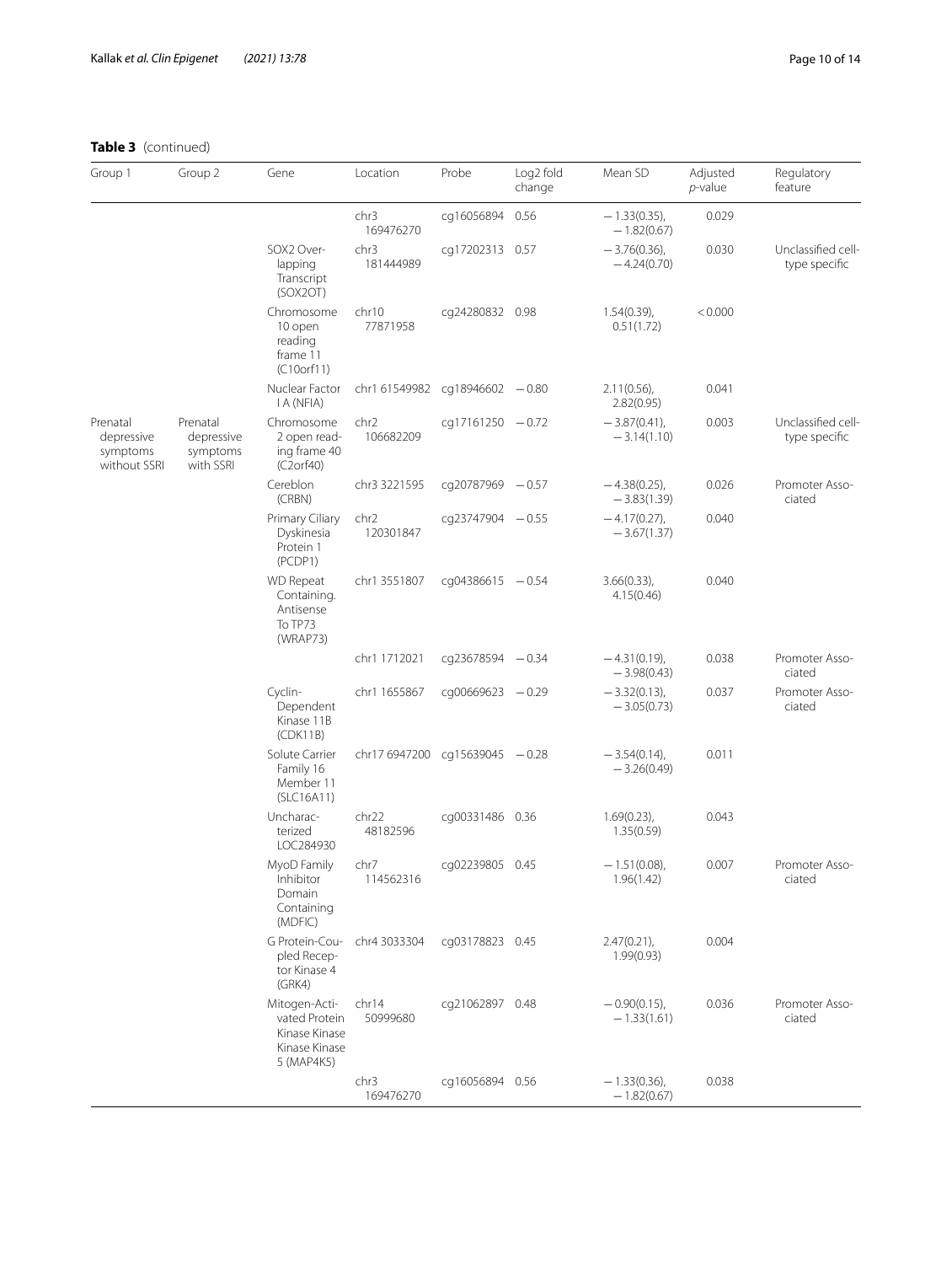## **Table 3** (continued)

| Group 1 | Group 2 | Gene                                                       | Location          | Probe           | Log <sub>2</sub> fold<br>change | Mean SD                   | Adjusted<br><i>p</i> -value | Regulatory<br>feature |
|---------|---------|------------------------------------------------------------|-------------------|-----------------|---------------------------------|---------------------------|-----------------------------|-----------------------|
|         |         | Chromosome<br>10 open<br>reading<br>frame 11<br>(C10orf11) | chr10<br>77871958 | cq24280832 0.94 |                                 | 1.48(0.39),<br>0.51(1.72) | < 0.000                     |                       |

Location: chromosome and genomic position. Group diference in DNA methylation in specifc CpGs are presented as log2 fold change (log2 (M-value group1/Mvalue group 2)) between the groups, meaning that a negative log2 fold changes means lower DNA methylation in group 1. Mean SD = mean standard deviation for group 1, group 2

chromosome (chr), standard deviation (SD)

were chosen for visualization as recommended in the literature [[57\]](#page-13-8). CpGs from X and Y chromosomes were discarded and only autosomal CpGs were used for downstream analyses, according to the tool guide instructions. Cell composition in each sample was estimated using R package FlowSorted.CordBlood.450 k [\[29](#page-12-18)] as the reference data.

## **Statistical analyses**

PCA was used for exploratory analyses to investigate general structure and patterns in the data. Beta values were used for PCA. The 100,000 CpGs with the highest variance were selected for the PCA analyses. Up to 17% of the total variation in the dataset was explained

<span id="page-10-0"></span>

by the frst three principal components (PCs). Benjamini–Hochberg corrected Kruskal–Wallis *p*-values were used a measure to assess association of top 6 PCs with categorical variables of interest. Benjamini–Hochberg corrected Spearman correlation *p*-values were used a measure to assess association of top 6 PCs with continuous variables of interest.

Diferential methylation (DM) CpGs between the study groups and sub-groups were identifed using the R package Limma. The data were also stratified by sex of the child and the analysis was also run excluding participants using SSRI. For each dataset, DM tests were run to assess how many CpGs difered signifcantly in methylation between various groups. M values were used for DM analysis. For each test, a linear model was built including the variable of interest along with 12 covariates, which were controlled for in the model. The following covariates were used in all the models: sample plate batch, sentrix position on the chip, granulocyte cell estimate, red blood cell estimate, CD8T cell estimate. Also clinical characteristics such as maternal age at delivery, BMI before pregnancy, maternal place of birth (Scandinavia or other), educational level (University degree yes or no), mode of delivery (vaginal, vacuum extraction, emergency cesarean section, and elective cesarean section), gestational age, and parity, based on previous literature [\[16](#page-12-7), [47,](#page-12-37) [58,](#page-13-9) [59](#page-13-10)]. Group differences in DNA methylation in specifc CpGs are presented as mean and standard deviation and also log2 fold change (log2 (M-value group1/M-value group 2)) between the groups, meaning that a negative log2 fold changes means lower DNA methylation in group 1. Pathway enrichment analysis on DM genes was performed by use of the FUMA tool by using the mode GENE2FUNC [[60\]](#page-13-11).

Diferential methylation over regions was run using R package DMRcate 2.4.1 in R 4.0.2  $[61]$ . The parameters (lambda = 500,  $C = 5$ ) were set as recommended in Mallik et al., 2019  $[62]$  $[62]$  $[62]$ . An FDR cut-off of 0.05 was used to determine signifcance.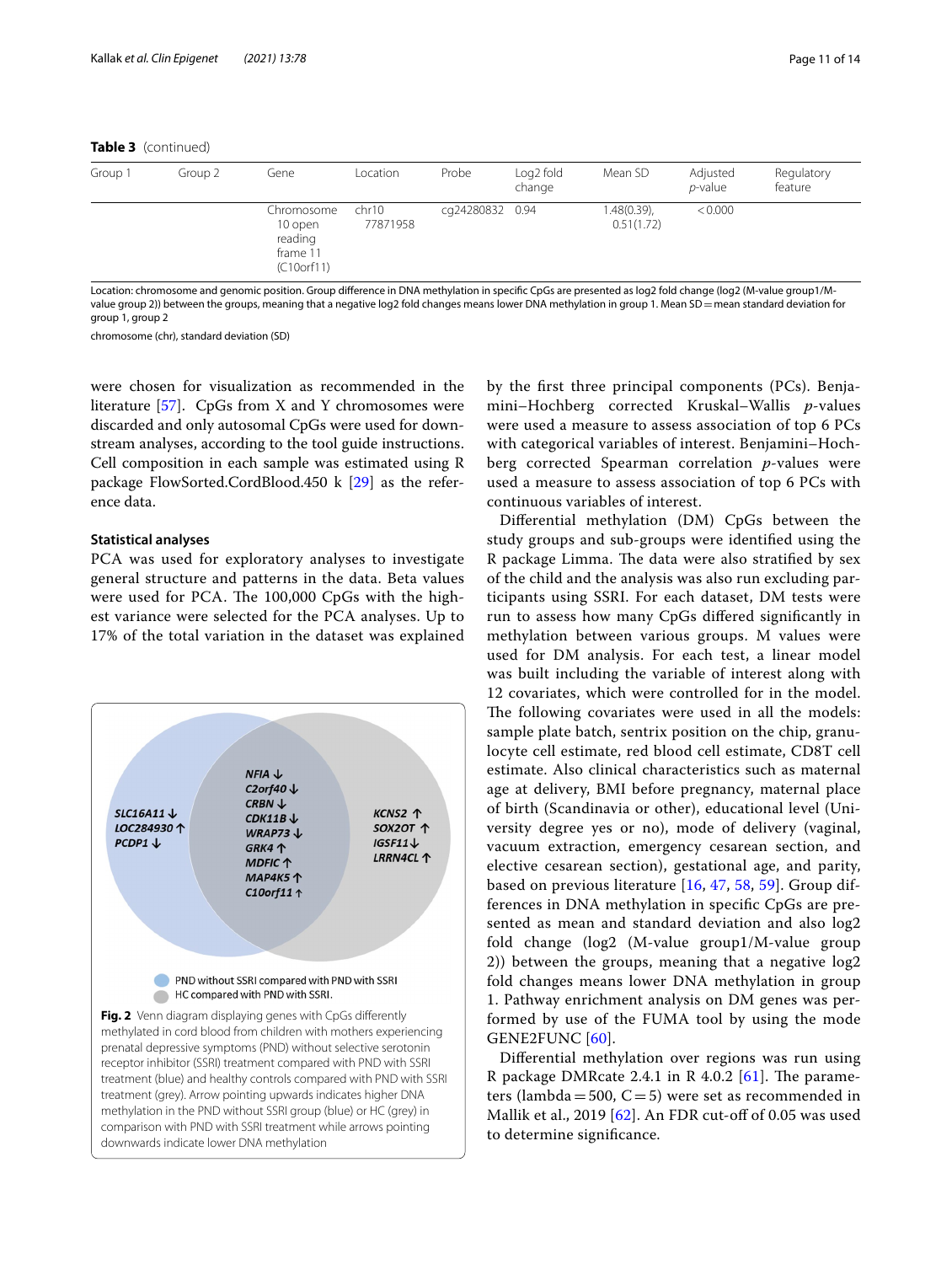In addition to the overall comparison of all DM between groups, CpGs in genes of interest identifed in the literature [\[16](#page-12-7), [18,](#page-12-8) [25](#page-12-15), [26](#page-12-39)] and were included in a separate analysis, in which the adjustment of *p*-value for multiple comparisons was based on the number of CpGs in the genes of interest, instead of all included in the EPIC array. These genes of interest were: Nuclear Receptor Subfamily 3 Group C Member 1 (*NR3C1*), Collagen Type VII Alpha 1 Chain (*COL7A1*), Zinc Finger Protein 575 *(ZNF575*), Maternally Expressed Gene 3 (*MEG3*), Solute Carrier Family 6 Member 4 (*SLC6A4*), Hydroxysteroid 11-Beta Dehydrogenase 2 (*HSD11B2*), FKBP Prolyl Isomerase 5 (*FKBP5*), Brain Derived Neurotrophic Factor (*BDNF*), Insulin Like Growth Factor 2 (*IGF2*), PLAG1 Like Zinc Finger 1 (*PLAGL1*), Mesoderm Specifc Transcript (*MEST*) and Paternally Expressed 3 (*PEG3*) [[16](#page-12-7), [18](#page-12-8), [25](#page-12-15), [26](#page-12-39)].

#### **Supplementary Information**

The online version contains supplementary material available at [https://doi.](https://doi.org/10.1186/s13148-021-01054-0) [org/10.1186/s13148-021-01054-0](https://doi.org/10.1186/s13148-021-01054-0).

<span id="page-11-8"></span>**Additional fle 1. Figure S1:** Quantile-quantile plot (QQ-plot) displaying the observed and expected Benjamini-Hochberg adjusted –log10 p-values for all group comparisons. a) Healthy control versus Prenatal depressive symptoms. b) History and prenatal depressive symptoms versus Prenatal depressive symptoms only. c) History and prenatal depressive symptoms versus Healthy control. d) Prenatal depressive symptoms only versus Healthy control. e) Anxiety and prenatal depressive symptoms versus Prenatal depressive symptoms only. f) Anxiety and prenatal depressive symptoms versus Healthy control. g) Prenatal depressive symptoms only versus Healthy control. h) Healthy control versus Prenatal depressive symptoms without selective serotonin reuptake inhibitors (SSRI). i) Healthy control versus Prenatal depressive symptoms with SSRI. j) Prenatal depressive symptoms without SSRI versus Prenatal depressive symptoms with SSRI.

<span id="page-11-9"></span>**Additional fle 2. Figure S2:** Manhattan plots displaying diferentially DNA methylated genes in cord blood from infants born by mothers who a) suffer from anxiety and prenatal depressive symptoms compared with healthy controls, b) healthy controls compared with prenatal depressive symptoms treated with selective serotonin reuptake inhibitors (SSRIs), and c) women with untreated prenatal depressive symptoms compared with prenatal depressive symptoms treated with SSRIs. Y-axes display the Benjamini-Hochberg adjusted –log10 p-values for specifc group comparisons and x-axes shows the chromosomal location.

#### **Acknowledgements**

This project would not have been possible without the participating families and the fantastic staff at Uppsala University Hospital maternity ward. All data processing was performed at NBIS and the authors would like to acknowledge Roy Francis and Eva Freyhult for their contribution to the project. The authors would also like to acknowledge support from Science for Life Laboratory and the National Genomics Infrastructure. The computations were performed on resources provided by SNIC through Uppsala Multidisciplinary Center for Advanced Computational Science (UPPMAX) under Project sens2019515, partially funded by the Swedish Research Council through grant agreement no. 2018-05973.

#### **Authors' contributions**

TKK, EF, and AS conceived and designed the study. TKK and SL performed parts of the experiments. TKK, EB, EF, ÅJ, SL, EC, RL, and AS analyzed the data and performed statistical analysis in collaboration with NBIS. TKK, EB, EF, and AS wrote the manuscript. All authors read and approved the fnal manuscript.

#### **Funding**

This project was funded by The Swedish Brain Foundation, the Göran Gustafsson Foundation, the Swedish Research Council (Grant Nos. 523-2014-2342, 523-2014-07605, and 521-2013-2339) to AS, the Gillbergska Foundation, and the Fredrik and Ingrid Thurings foundation to TKK, E.C. receives funds from SciLifeLab and the Märta Lundqvist foundation.

#### **Availability of data and materials**

The data that support the fndings of this study are available from the authors upon reasonable request and with permission of BASIC study cohort.

#### **Declarations**

#### **Ethics approval and consent to participate**

The study was conducted at the Department of Women's and Children's Health, Uppsala University and the Women's clinic at the Uppsala University Hospital. Ethical approval was granted from the Uppsala Ethical Review Board reference numbers, BASIC 2009/171 with amendments. Written informed consent was obtained from all participants.

#### **Consent for publication**

Not applicable.

#### **Competing interests**

The authors declare no competing interests.

#### **Author details**

<sup>1</sup> Department of Women's and Children's Health, Uppsala University, Uppsala, Sweden.<sup>2</sup> Department of Immunology, Genetics and Pathology, Science for Life Laboratory, Uppsala University, Uppsala, Sweden.<sup>3</sup> Department of Neuroscience, Science for Life Laboratory, Uppsala University, Uppsala, Sweden. 4 Department of Medical Genetics and Norwegian Sequencing Centre (NSC), Oslo University Hospital, Centre for Fertility and Health, Norwegian Institute of Public Health, Oslo, Norway.

#### Received: 27 May 2020 Accepted: 9 March 2021 Published online: 12 April 2021

#### **References**

- <span id="page-11-0"></span>Szegda K, Markenson G, Bertone-Johnson ER, Chasan-Taber L. Depression during pregnancy: a risk factor for adverse neonatal outcomes? A critical review of the literature. J Matern Fetal Neonatal Med. 2014;27(9):960–7.
- <span id="page-11-1"></span>2. Stein A, Pearson RM, Goodman SH, Rapa E, Rahman A, McCallum M, et al. Efects of perinatal mental disorders on the fetus and child. The Lancet. 2014;384(9956):1800–19.
- <span id="page-11-2"></span>3. Fransson E, Sorensen F, Kunovac Kallak T, Ramklint M, Eckerdal P, Heimgartner M, et al. Maternal perinatal depressive symptoms trajectories and impact on toddler behaviour—the importance of symptom duration and maternal bonding. J Afect Disord. 2020;273:542–51.
- <span id="page-11-3"></span>Dean DC III, Planalp EM, Wooten W, Kecskemeti SR, Adluru N, Schmidt CK, et al. Association of prenatal maternal depression and anxiety symptoms with infant white matter microstructure. JAMA Pediatrics. 2018;172(10):973–81.
- <span id="page-11-4"></span>5. Hay DF, Pawlby S, Waters CS, Sharp D. Antepartum and postpartum exposure to maternal depression: diferent efects on diferent adolescent outcomes. J Child Psychol Psychiatry. 2008;49(10):1079–88.
- <span id="page-11-5"></span>6. Wolford E, Lahti M, Tuovinen S, Lahti J, Lipsanen J, Savolainen K, et al. Maternal depressive symptoms during and after pregnancy are associated with attention-defcit/hyperactivity disorder symptoms in their 3- to 6-year-old children. PLoS ONE. 2017;12(12):e0190248.
- <span id="page-11-6"></span>7. Goodman JH, Chenausky KL, Freeman MP. Anxiety disorders during pregnancy: a systematic review. J Clin Psychiatry. 2014;75(10):e1153–84.
- <span id="page-11-7"></span>8. Wikman A, Axfors C, Iliadis SI, Cox J, Fransson E, Skalkidou A. Characteristics of women with diferent perinatal depression trajectories. J Neurosci Res. 2019.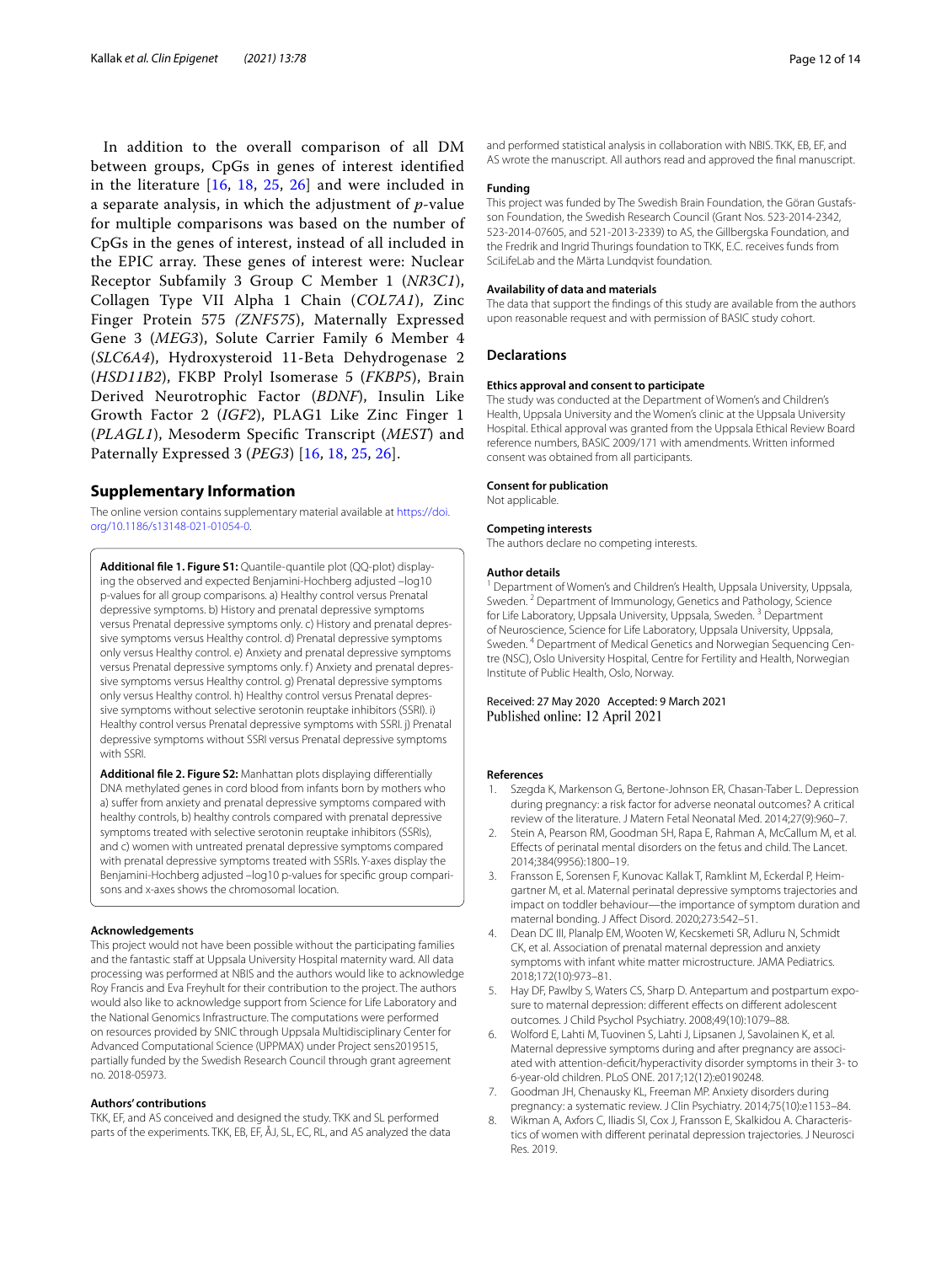- <span id="page-12-0"></span>9. Meltzer-Brody S. New insights into perinatal depression: pathogenesis and treatment during pregnancy and postpartum. Dialogues Clin Neurosci. 2011;13(1):89–100.
- <span id="page-12-1"></span>10. Putnam KT, Wilcox M, Robertson-Blackmore E, Sharkey K, Bergink V, Munk-Olsen T, et al. Clinical phenotypes of perinatal depression and time of symptom onset: analysis of data from an international consortium. Lancet Psychiatry. 2017;4(6):477–85.
- <span id="page-12-2"></span>11. Hannerfors AK, Hellgren C, Schijven D, Iliadis SI, Comasco E, Skalkidou A, et al. Treatment with serotonin reuptake inhibitors during pregnancy is associated with elevated corticotropin-releasing hormone levels. Psychoneuroendocrinology. 2015;58(Supplement C):104–13.
- <span id="page-12-3"></span>12. Edvinsson Å, Hellgren C, Kunovac Kallak T, Åkerud H, Skalkidou A, Stener-Victorin E, et al. The effect of antenatal depression and antidepressant treatment on placental tissue: a protein-validated gene expression study. BMC Pregnancy Childbirth. 2019;19(1):479.
- <span id="page-12-4"></span>13. Bekkhus M, Lee Y, Nordhagen R, Magnus P, Samuelsen SO, Borge AIH. Re-examining the link between prenatal maternal anxiety and child emotional difficulties, using a sibling design. Int J Epidemiol. 2018;47(1):156–65.
- <span id="page-12-5"></span>14. Fransson E, Dubicke A, Byström B, Ekman-Ordeberg G, Hjelmstedt A, Lekander M. Negative Emotions and Cytokines in Maternal and Cord Serum at Preterm Birth. Am J Reprod Immunol. 2011;67(6):506–14.
- <span id="page-12-6"></span>15. Weaver ICG, Cervoni N, Champagne FA, D'Alessio AC, Sharma S, Seckl JR, et al. Epigenetic programming by maternal behavior. Nat Neurosci. 2004;7(8):847–54.
- <span id="page-12-7"></span>16. Cardenas A, Faleschini S, Cortes Hidalgo A, Rifas-Shiman SL, Baccarelli AA, DeMeo DL, et al. Prenatal maternal antidepressants, anxiety, and depression and ofspring DNA methylation: epigenome-wide associations at birth and persistence into early childhood. Clinical epigenetics. 2019;11(1):56.
- <span id="page-12-19"></span>17. Devlin AM, Brain U, Austin J, Oberlander TF. Prenatal exposure to maternal depressed mood and the MTHFR C677T variant affect SLC6A4 methylation in infants at birth. PLoS ONE. 2010;5(8):e12201.
- <span id="page-12-8"></span>18. Oberlander TF, Weinberg J, Papsdorf M, Grunau R, Misri S, Devlin AM. Prenatal exposure to maternal depression, neonatal methylation of human glucocorticoid receptor gene (NR3C1) and infant cortisol stress responses. Epigenetics. 2008;3(2):97–106.
- <span id="page-12-9"></span>19. Meaney MJ, Szyf M. Environmental programming of stress responses through DNA methylation: life at the interface between a dynamic environment and a fxed genome. Dialogues Clin Neurosci. 2005;7(2):103–23.
- <span id="page-12-10"></span>20. Hannon E, Spiers H, Viana J, Pidsley R, Burrage J, Murphy TM, et al. Methylation QTLs in the developing brain and their enrichment in schizophrenia risk loci. Nat Neurosci. 2016;19(1):48–54.
- <span id="page-12-11"></span>21. Davies MN, Volta M, Pidsley R, Lunnon K, Dixit A, Lovestone S, et al. Functional annotation of the human brain methylome identifes tissuespecifc epigenetic variation across brain and blood. Genome Biol. 2012;13(6):R43.
- <span id="page-12-12"></span>22. Braun PR, Han S, Hing B, Nagahama Y, Gaul LN, Heinzman JT, et al. Genome-wide DNA methylation comparison between live human brain and peripheral tissues within individuals. Translational Psychiatry. 2019;9(1):47.
- <span id="page-12-13"></span>23. Bauer AZ, Kriebel D, Herbert MR, Bornehag C-G, Swan SH. Prenatal paracetamol exposure and child neurodevelopment: A review. Horm Behav. 2018;101:125–47.
- <span id="page-12-14"></span>24. Gervin K, Nordeng H, Ystrom E, Reichborn-Kjennerud T, Lyle R. Long-term prenatal exposure to paracetamol is associated with DNA methylation diferences in children diagnosed with ADHD. Clin Epigenet. 2017;9(1):77.
- <span id="page-12-15"></span>25. Cao-Lei L, de Rooij SR, King S, Matthews SG, Metz GAS, Roseboom TJ, et al. Prenatal stress and epigenetics. Neuroscience & Biobehavioral Reviews. 2017.
- <span id="page-12-39"></span>26. Mendonça MS, Mangiavacchi PM, De Sousa PF, Crippa JAS, Mendes AV, Loureiro SR, et al. Epigenetic variation at the SLC6A4 gene promoter in mother–child pairs with major depressive disorder. J Afect Disord. 2019;245:716–23.
- <span id="page-12-16"></span>27. Viuff AC, Sharp GC, Rai D, Henriksen TB, Pedersen LH, Kyng KJ, et al. Maternal depression during pregnancy and cord blood DNA methylation: fndings from the Avon Longitudinal Study of Parents and Children. Transl Psychiatry. 2018;8(1):244.
- <span id="page-12-17"></span>28. Gervin K, Page CM, Aass HCD, Jansen MA, Fjeldstad HE, Andreassen BK, et al. Cell type specifc DNA methylation in cord blood: A 450K-reference

data set and cell count-based validation of estimated cell type composition. Epigenetics. 2016;11(9):690–8.

- <span id="page-12-18"></span>29. Bakulski KM, Feinberg JI, Andrews SV, Yang J, Brown S, L. McKenney S, et al. DNA methylation of cord blood cell types: Applications for mixed cell birth studies. Epigenetics. 2016;11(5):354–62.
- <span id="page-12-20"></span>30. Yousef P, Huen K, Davé V, Barcellos L, Eskenazi B, Holland N. Sex diferences in DNA methylation assessed by 450 K BeadChip in newborns. BMC Genomics. 2015;16(1):911.
- <span id="page-12-21"></span>31. Viuf AC, Pedersen LH, Kyng K, Staunstrup NH, Borglum A, Henriksen TB. Antidepressant medication during pregnancy and epigenetic changes in umbilical cord blood: a systematic review. Clin Epigenetics. 2016;8(1):94.
- <span id="page-12-22"></span>32. Rijlaarsdam J, Pappa I, Walton E, Bakermans-Kranenburg MJ, Mileva-Seitz VR, Rippe RCA, et al. An epigenome-wide association meta-analysis of prenatal maternal stress in neonates: A model approach for replication. Epigenetics. 2016;11(2):140–9.
- <span id="page-12-23"></span>33. Hellgren C, Åkerud H, Skalkidou A, Sundström-Poromaa I. Cortisol awakening response in late pregnancy in women with previous or ongoing depression. Psychoneuroendocrinology. 2013;38(12):3150–4.
- <span id="page-12-24"></span>34. Edvinsson Å, Bränn E, Hellgren C, Freyhult E, White R, Kamali-Moghaddam M, et al. Lower infammatory markers in women with antenatal depression brings the M1/M2 balance into focus from a new direction. Psychoneuroendocrinology. 2017;80:15–25.
- <span id="page-12-25"></span>35. Henriksson HE, Malavaki C, Brann E, Drainas V, Lager S, Iliadis SI, et al. Blood plasma metabolic profling of pregnant women with antenatal depressive symptoms. Transl Psychiatry. 2019;9(1):204.
- <span id="page-12-26"></span>36. Powell TR, Tansey KE, Breen G, Farmer AE, Craig IW, Uher R, et al. ATP-binding cassette sub-family F member 1 (ABCF1) is identifed as a putative therapeutic target of escitalopram in the infammatory cytokine pathway. J Psychopharmacol. 2013;27(7):609–15.
- <span id="page-12-27"></span>37. Sun Y, Yao X, March ME, Meng X, Li J, Wei Z, et al. Target genes of autism risk loci in brain frontal cortex. Front Genet. 2019;10:707.
- <span id="page-12-28"></span>38. Non AL, Binder AM, Kubzansky LD, Michels KB. Genome-wide DNA methylation in neonates exposed to maternal depression, anxiety, or SSRI medication during pregnancy. Epigenetics. 2014;9(7):964–72.
- <span id="page-12-29"></span>39. McDonough PG, Menkveld R, Kruger TF. Sperm morphology—predictive value? Fertil Steril. 1992;57(4):942–3.
- <span id="page-12-30"></span>40. Shi Q, Chen L. Cereblon: a protein crucial to the multiple functions of immunomodulatory drugs as well as cell metabolism and disease generation. Journal of immunology research. 2017;2017.
- <span id="page-12-31"></span>41. Oakley RH, Busillo JM, Cidlowski JA. Cross-talk between the glucocorticoid receptor and MyoD family inhibitor domain-containing protein provides a new mechanism for generating tissue-specifc responses to glucocorticoids. J Biol Chem. 2017;292(14):5825–44.
- <span id="page-12-32"></span>42. Khan FH, Pandian V, Ramraj S, Natarajan M, Aravindan S, Herman TS, et al. Acquired genetic alterations in tumor cells dictate the development of high-risk neuroblastoma and clinical outcomes. BMC Cancer. 2015;15(1):514.
- <span id="page-12-33"></span>43. White PS, Maris JM, Beltinger C, Sulman E, Marshall HN, Fujimori M, et al. A region of consistent deletion in neuroblastoma maps within human chromosome 1p36.2–36.3. Proc Natl Acad Sci U S A. 1995;92(12):5520–4.
- <span id="page-12-34"></span>44. Shi CS, Tuscano JM, Witte ON, Kehrl JH. GCKR links the Bcr-Abl oncogene and Ras to the stress-activated protein kinase pathway. Blood. 1999;93(4):1338–45.
- <span id="page-12-35"></span>45. Tzschach A, Bisgaard AM, Kirchhoff M, Graul-Neumann LM, Neitzel H, Page S, et al. Chromosome aberrations involving 10g22: report of three overlapping interstitial deletions and a balanced translocation disrupting C10orf11. Eur J Hum Genet. 2010;18(3):291–5.
- <span id="page-12-36"></span>46. Olivier J, Åkerud H, Kaihola H, Pawluski J, Skalkidou A, Högberg U, et al. The effects of maternal depression and maternal selective serotonin reuptake inhibitor exposure on ofspring. Frontiers in Cellular Neuroscience. 2013;7(73).
- <span id="page-12-37"></span>47. Almgren M, Schlinzig T, Gomez-Cabrero D, Gunnar A, Sundin M, Johansson S, et al. Cesarean delivery and hematopoietic stem cell epigenetics in the newborn infant: implications for future health? American Journal of Obstetrics and Gynecology. 2014;211(5):502.e1–. e8.
- <span id="page-12-38"></span>48. Kazmi N, Sharp GC, Reese SE, Vehmeijer FO, Lahti J, Page CM, et al. Hypertensive disorders of pregnancy and DNA methylation in newborns: fndings from the pregnancy and childhood epigenetics consortium. Hypertension. 2019;74(2):375–83.